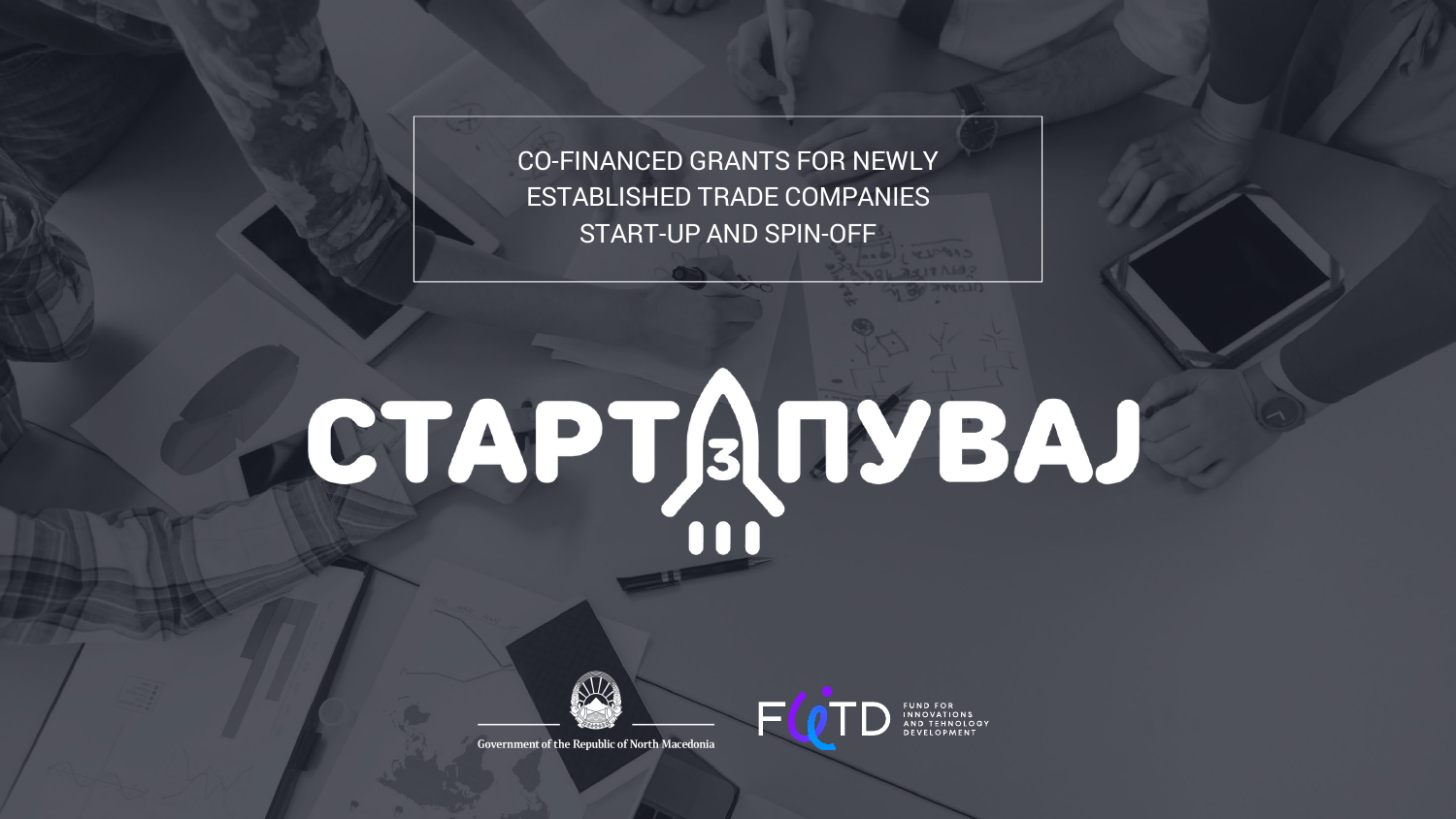Interal is a decentralized application based on blockchain technology that s to electronically sign, certify and verify any document. The application tended for individuals, businesses and institutions in order to facilitate  $t$ ligitization of processes and eliminate the risk of loss and theft of onal (confidential) data.

project aims to procure all the equipment needed for functioning introducing this new and innovative method of learning English and edonian according to a work program prepared by a special educator  $\epsilon$ ech therapist for people with disabilities. With the help of 3D pens technical worksheets, students will have the opportunity to learn new bulary, by visualizing new words by drawing and obtaining the form to be led in English.

company will work on the development, production and mercialization of a veterinary telemedicine system for online monitoring diagnosis of animals. The system combines hardware devices, munication protocols and software (cloud and mobile applications) with ollowing functionalities: constant and real-time insight into animal health other parameters and integrated communication with veterinarians  $\overline{\phantom{a}}$ o, audio, document exchange) for online consultation and diagnostics

hin the project, the company envisages complete design and production NC machines with 4 functionalities: CNC router, laser processing, plotter cutter as well as functionality of processing circular parts by introducing  $urth$  axis.

luction of innovative prefabricated materials used in the construction stry. They will optimize the duration of construction of buildings and will enable construction in bad weather.

| Name of company/<br><b>Project team</b>        | <b>Project</b><br>name                                    | <b>Total</b><br>budget | <b>Private</b><br>co-financing | <b>FITD</b><br>co-financing |                                                                        |
|------------------------------------------------|-----------------------------------------------------------|------------------------|--------------------------------|-----------------------------|------------------------------------------------------------------------|
| <b>DRWEB SOLUTIONS</b>                         | <b>Notarised</b>                                          | 3.696.000,00           | 554.400,00                     | 3.141.600,00                | Nota<br>help<br>is int<br>the o<br>pers                                |
| <b>BIG BEN SKUL</b><br><b>SPLLC</b>            | <b>EDUCATION THROUGH</b><br><b>TECHNOLOGY WITH 3D PEN</b> | 636.400,00             | 76.000,00                      | 560.400,00                  | The<br>and<br>Mac<br>$/$ spe<br>and<br><b>VOC<sub>2</sub></b><br>learr |
| <b>ANGOR AG</b>                                | <b>Animal HEALTH eGuard</b>                               | 3.715.748,00           | 567.000,00                     | 3.148.748,00                | The<br>com<br>and<br>com<br>the f<br>and<br>(vide                      |
| <b>MACHINE HOUSE -</b><br>project team         | <b>MANUFACTURE OF CNC</b><br><b>MACHINES (4 IN 1)</b>     | 2.325.000,00           | 295.000,00                     | 2.030.000,00                | With<br>of Cl<br>and<br>a for                                          |
| <b>MN ENGINEERING</b><br><b>PREFABRICATORS</b> | <b>WITH PREFABRICATES</b><br><b>AROUND THE WORLD</b>      | 2.415.200,00           | 241.518,00                     | 2.173.682,00                | Prod<br>indu<br>also                                                   |

# **СТАРТДПУВАЈ**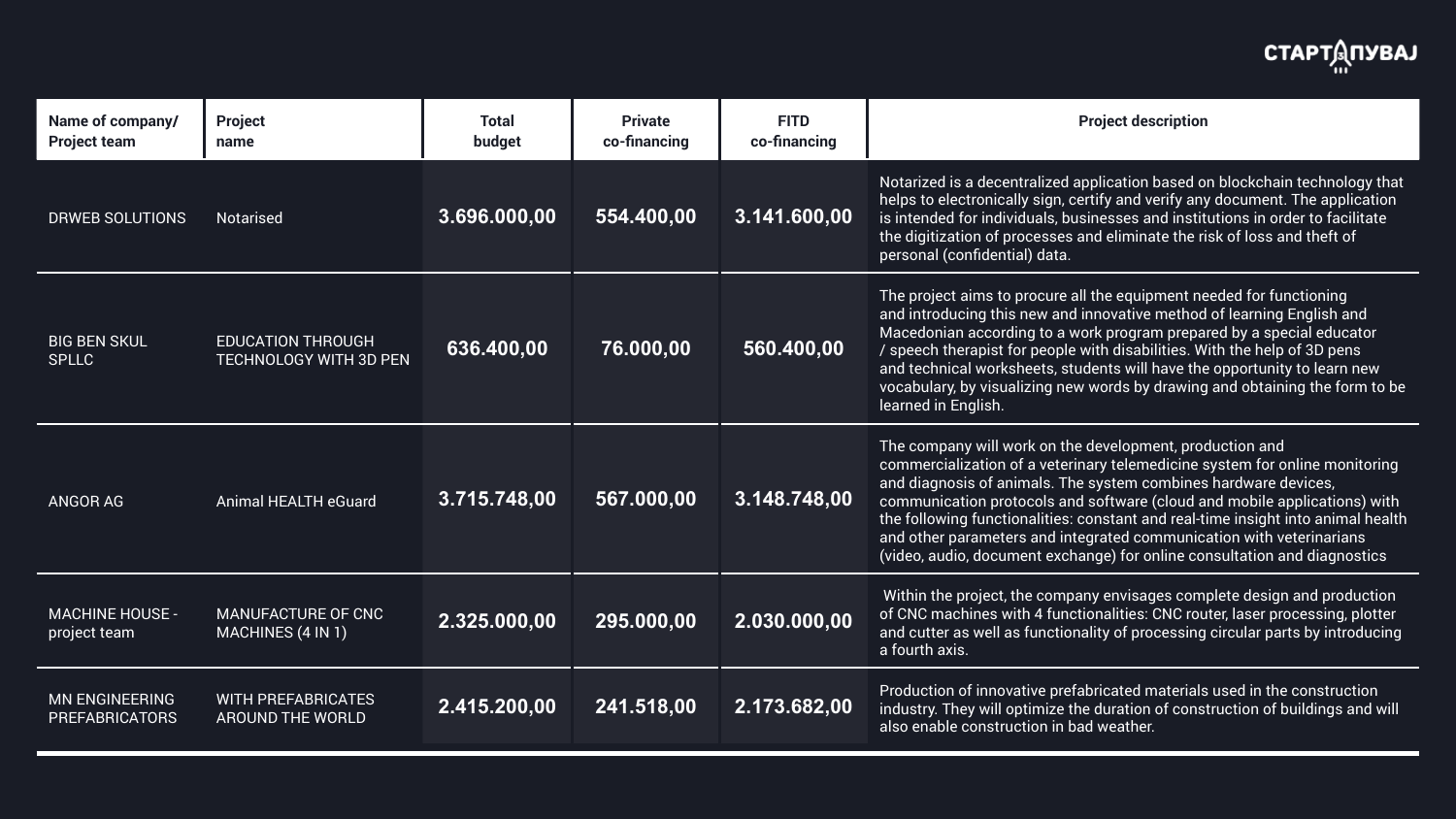| Name of company/<br><b>Project team</b> | <b>Project</b><br>name                                                                       | <b>Total</b><br>budget     | <b>Private</b><br>co-financing | <b>FITD</b><br>co-financing | <b>Project description</b>                                                                                                                                                                                                                                                                                                                                                                                                                                                                                                                                                                                     |
|-----------------------------------------|----------------------------------------------------------------------------------------------|----------------------------|--------------------------------|-----------------------------|----------------------------------------------------------------------------------------------------------------------------------------------------------------------------------------------------------------------------------------------------------------------------------------------------------------------------------------------------------------------------------------------------------------------------------------------------------------------------------------------------------------------------------------------------------------------------------------------------------------|
| PLANTAE.MK -<br>project team            | PLANTAE.MK-Hydroponic<br>device for plant/food<br>production for every house<br>and business | 1.475.500,00               | 221.325,00                     | 1.254.175,00                | PLANTAE.MK - Hydroponic device for every house and business is a<br>complete business model that enables production and sale of innovative,<br>automatic hydroponic systems for growing vegetables, fruits, herbs and<br>spices, i.e., a wide range of plants that will be available in the national and<br>regional markets. The key benefits are: no need for soil, water remains<br>in the system and can be reused, complete control of nutrient levels, the<br>environment is not polluted as well as constant and high yields. The device i<br>a novelty on the national and regional markets (Balkans). |
| <b>TRAIKA</b>                           | <b>PV/T AIR solar collector for</b><br>electricity and hot air                               | 2.635.450,00               | 270.000,00                     | 2.365.450,00                | The project will produce an innovative hybrid solar collector that will<br>simultaneously produce electricity and heat. The collector will contribute to<br>greater efficiency because at the present, photovoltaic solar cells have an<br>efficiency of about 17%, i.e., about 83% of the energy is not used at all.                                                                                                                                                                                                                                                                                          |
| <b>ORGANAUTS</b>                        | <b>VEGENAUTS - launching</b><br>vegetable based grape must<br>jar sweets                     | 2.510.000,00               | 251.000,00                     | 2.259.000,00                | The company will produce confectionery with a new innovative concept of<br>making vegetable confectionery and using grape syrup instead of sugar.                                                                                                                                                                                                                                                                                                                                                                                                                                                              |
| RAMAZZOTTI FOOD                         | The Roman's 2000 years old<br>secret - "Pinsa Romana"                                        | 2.460.000,00               | 246.000,00                     | 2.214.000,00                | Introduction of Pinsa Romana- pasta from 100% natural ingredients without<br>additives and toxins, from bio flours according to a unique innovative recipe,<br>gluten free and fat free, light and low-calorie pasta-pizza base                                                                                                                                                                                                                                                                                                                                                                                |
| <b>BIBI'S WORLD</b>                     | <b>LEARNING IN NATURE</b><br><b>WITH BIBI AND BOBBY</b>                                      | 2.729.572,00               | 274.000,00                     | 2.455.572,00                | The program will include educational videos and exercises that parents and<br>educators can use with children from 4 to 8 years old in nature. The videos<br>will be an incentive for children to go out in nature and learn more and the<br>exercises will help parents and educators to implement their children's<br>learning in nature.                                                                                                                                                                                                                                                                    |
| 3D PRINT MK -<br>project team           | <b>FIRST PRODUCER OF</b><br><b>3D PRINTERS IN NORTH</b><br><b>MACEDONIA</b>                  | $\overline{)2.327.770,00}$ | 340.032,00                     | 1.987.738,00                | The company will be the first domestic manufacturer of 3D printers on its<br>own prototype.                                                                                                                                                                                                                                                                                                                                                                                                                                                                                                                    |

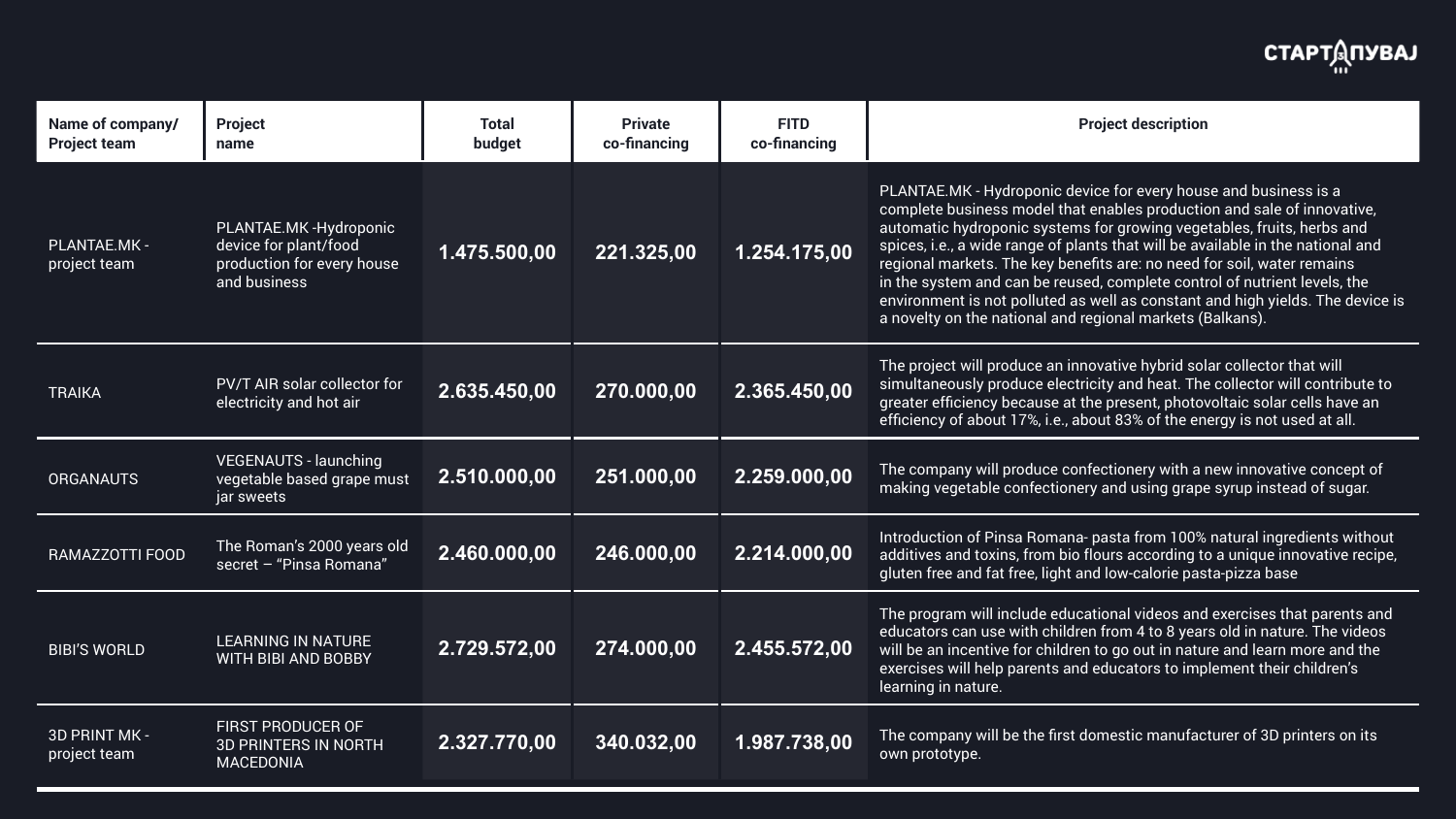Shop & Scan app will make it easier for customers to choose by barcode ining. With the help of the application in 20 seconds they will be able to he comments and ratings for the product from other users who have ady bought it. The application will be launched on Google Play store and ople App store, for free. The main focus will initially be the Macedonian  $\epsilon$ et in order to include as many products present in our domestic market.

art Play" is a startup company that creates digital escape room games hildren aged 5-15. With the help of this project, a new, fourth game is ned to be developed that the company will offer to its customers. Unlike tional escape-rooms that must be physically visited, or mystery board es that must be purchased in physical form, for these games all the It has to do is download the game from the website, print it and to place any room. Unlike conventional "escape room", these board games allow space (room, classroom, office, tent, etc.) to be turned into a fun "escape  $^{\prime}$  game, which is easy to set up, can be played at any time and is at a ficantly lower price.

Within the project, the company will procure equipment and start producing<br>Latter types of natural grape juices with rasveratrol, which are currently not and the District of three types of natural grape juices with rasvera able in markets around the country.

> tion of PAN - an innovative smart search engine and digital platform, h will respond to the analytical needs of pharmaceutical and healthcare panies (laws, regulations, prices of medicines, etc.) in North Macedonia, high potential to be extended to countries in the region. The process is ently conducted by manual data retrieval and the PAN project will fully mate and integrate the process and data collection. In addition, it will nize the work of calculating the prices of medicines in denar counter e, eliminate errors, reduce costs and improve the planning process of all cipants in the pharmaceutical sector.

| Name of company/<br><b>Project team</b> | <b>Project</b><br>name                                                                    | <b>Total</b><br>budget | <b>Private</b><br>co-financing | <b>FITD</b><br>co-financing |                                                                                |
|-----------------------------------------|-------------------------------------------------------------------------------------------|------------------------|--------------------------------|-----------------------------|--------------------------------------------------------------------------------|
| SHOP&SCAN-<br>project team              | <b>SHOP &amp; SCAN - review</b><br>application                                            | 2.419.040,00           | 241.904,00                     | 2.177.136,00                | <b>The</b><br>scar<br>see 1<br>alrea<br>in Ar<br>marl                          |
| <b>Smart Play</b>                       | <b>Growth catalysts for the</b><br>second growth stage of<br><b>Escape room Geeks</b>     | 1.872.000,00           | 187.200,00                     | 1.684.800,00                | "Sm<br>for c<br>plan<br>tradi<br>gam<br>clier<br>it in<br>any:<br>roon<br>sign |
| <b>LAZAR VINSKI</b><br><b>TOURISM</b>   | Development of a new label<br>Dr. Lazarus and production<br>of three healthy grape juices | 2.463.000,00           | 273.600,00                     | 2.189.400,00                | With<br>three<br>avail                                                         |
| <b>SOLAR GROUP</b>                      | PHARMA ANALYTICS                                                                          | 2.743.200,00           | 412.000,00                     | 2.331.200,00                | Crea<br>whic<br>com<br>with<br><b>CUIT</b><br>auto<br>optir<br>valu<br>parti   |

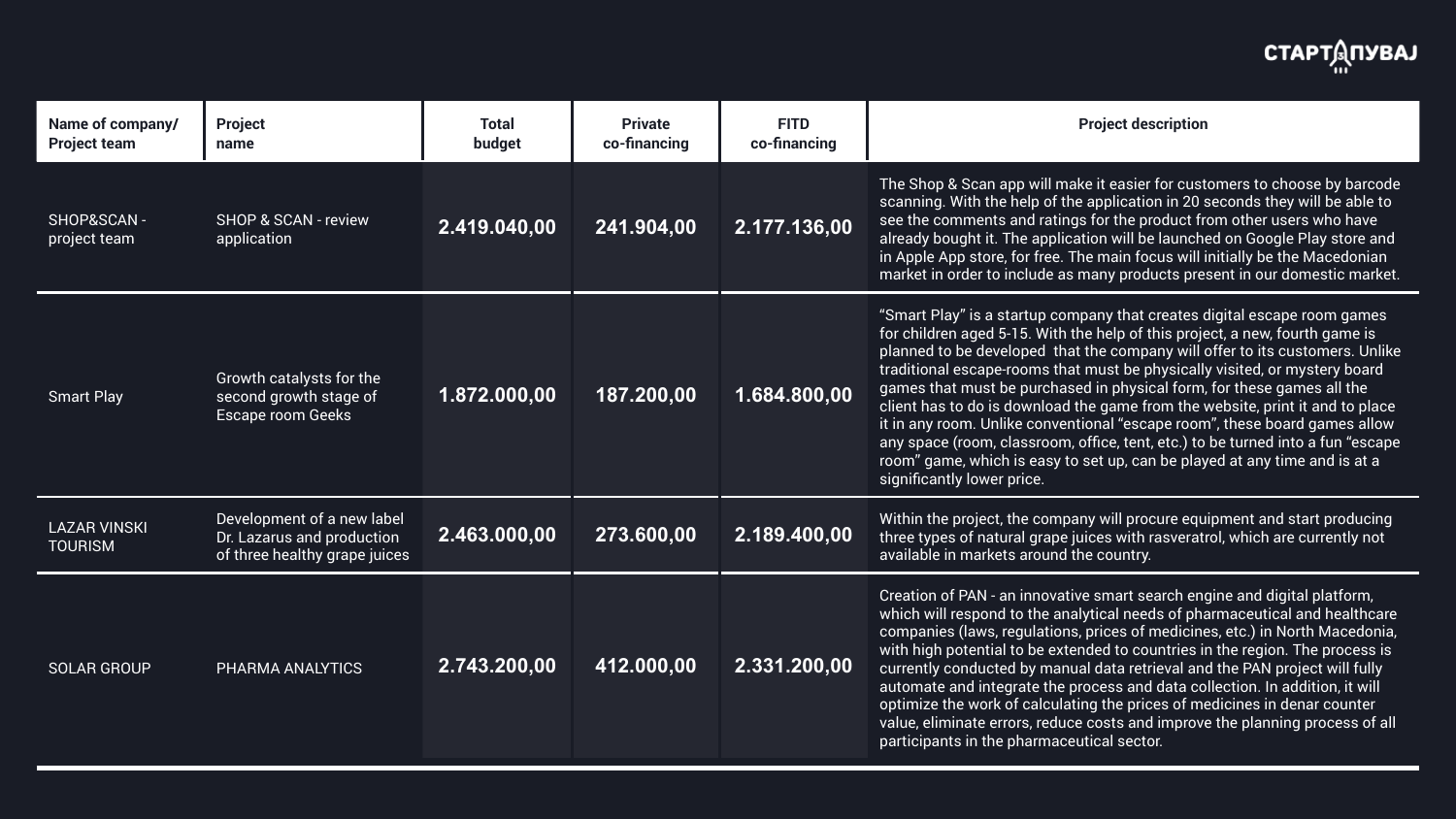company will create an innovative product with three functionalities in i.e., high chair for feeding, table for creativity and socialization, as well sensory board to stimulate development in children with typical and ical development aged 1 to 5 years.

company will develop GreenGo which is a smart-technological system illing chemical products for personal care and households, based on the  $\,$ cept of circular economy. Namely, the device will work on the principle of lor machines, with filling in reusable packaging. The system will reduce  $\epsilon$  dependence on the use of plastic and will contribute to the protection of environment.

project involves the implementation of an innovative, smart, automated em for monitoring and automation of the production of agricultural lucts indoors. This includes real-time data collection, processing and lysis, as well as automation technologies, using IoT in indoor cultivation edures.

project envisages a special recipe, which is an innovation in production, ot adding water to the composition of the juices. Besides water, no centrates, preservatives, sugar or water will be added to the products. The  $\,$ teurization process will retain all the nutrients and health benefits. The  $\,$ luction will involve the process of cold pressing only healthy, ripe organic  $\mathbf s$  and vegetables, in order to obtain the maximum amount of juice, which be stored in environmentally friendly glass bottles to preserve the original e and freshness.

 $\mu$  is a mobile application designed for children aged 6 to 14, in order to  $\mu$ ivate them to read or listen to audio books, to test their knowledge in y areas, while collecting virtual prizes and points. The aim of the project  $\cdot$  young people who use mobile devices more often to use their time in an  $\cdot$ cational way.

| Name of company/<br><b>Project team</b> | <b>Project</b><br>name                                                                      | <b>Total</b><br>budget | <b>Private</b><br>co-financing | <b>FITD</b><br>co-financing |                                                             |
|-----------------------------------------|---------------------------------------------------------------------------------------------|------------------------|--------------------------------|-----------------------------|-------------------------------------------------------------|
| <b>TODLO</b>                            | <b>MULTIFUNCTIONAL</b><br><b>CHILDRENS PRODUCT 3 IN</b>                                     | 1.392.972,00           | 141.000,00                     | 1.251.972,00                | <b>The</b><br>one,<br>as a<br>atyp                          |
| <b>GREEN FUTURE</b>                     | <b>GREENgo</b>                                                                              | 2.967.500,00           | 593.500,00                     | 2.374.000,00                | <b>The</b><br>for f<br>con<br>veno<br>the of<br>the         |
| METEO24 SOFT                            | System for automated<br>agricultural indoor food<br>production based on IoT<br>technologies | 2.047.000,00           | 204.700,00                     | 1.842.300,00                | <b>The</b><br>syst<br>proc<br>anal<br>proc                  |
| <b>PROJECT TEAM</b>                     | Organic, healthy -<br>production and promotion<br>of organic fruit and<br>vegetable juices  | 2.464.000,00           | 308.000,00                     | 2.156.000,00                | The<br>by n<br>con<br>past<br>proc<br>fruit<br>will<br>tast |
| <b>RETING</b>                           | <b>BOKSY</b>                                                                                | 3.868.800,00           | 1.408.800,00                   | 2.460.000,00                | Box <sup>1</sup><br>mot<br>man<br>is fo<br>edu              |

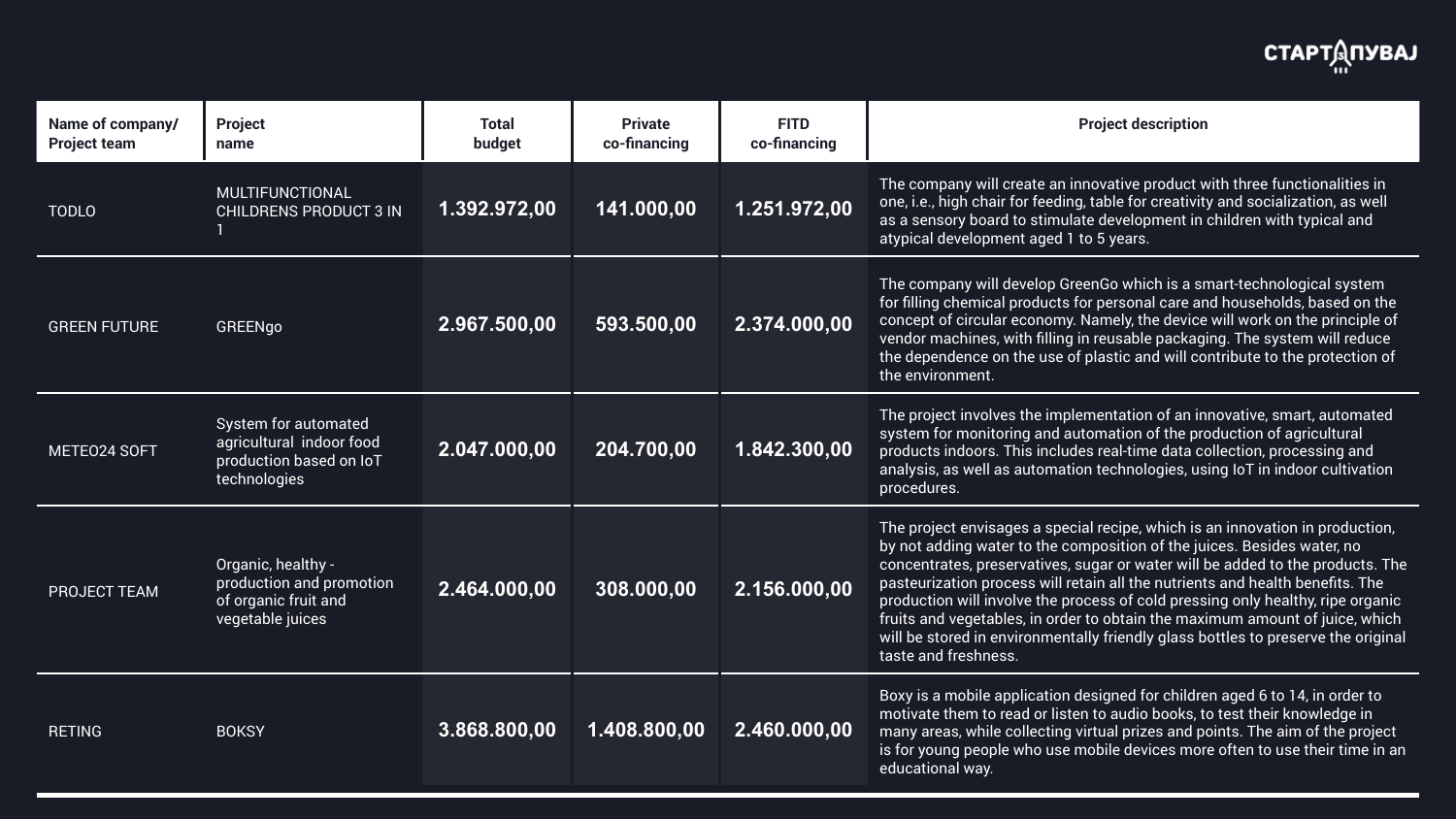main goal of this project will be the development and implementation of  $\alpha$  and for analysis of genetic data that will include both monogenic and qenic inheritance.

m the genetic test and its interpretation, the end user will receive  $r$ mation about his / her personal risk of developing monogenic diseases ie future (e.g., hereditary cancer or inherited cardiovascular diseases,  $\bm{\mathrm{s}}$ ditary sudden death syndromes and carrier status of rare diseases), risk eveloping of future polygenic diseases and a severe clinical picture of /ID-19. In terms of polygenic inherited diseases, the user will find out if  $\mathbf s$  in a group with low, medium low, medium, medium high or high risk of loping the disease.

aim of the project is to develop an innovative bracket that would be d in constructions (houses, low buildings, halls, etc.), where there is a urrence of subsidence of foundations, i.e., collapse of the ground. The  $\epsilon$ ket will be mounted on a solid concrete slab, which will serve to raise the ling to its original position (level).

company, which is the only one in the country that produces several cific products with a low percentage of carbohydrates, within the project purchase a multi-purpose machine with smart technology, for better lity packaging. The machine will enable the company to package and ket seven new products, at a lower price than similar products currently lable on the market.

company will develop an innovative hyper-protein diet supplement, which completely organic blend of natural plants with the presence of 21 amino ls, of which as many as 12 are obtained naturally, which is not typical for er plant proteins available on the market.

| Name of company/<br><b>Project team</b> | <b>Project</b><br>name | <b>Total</b><br>budget | <b>Private</b><br>co-financing | <b>FITD</b><br>co-financing |                                                                                      |
|-----------------------------------------|------------------------|------------------------|--------------------------------|-----------------------------|--------------------------------------------------------------------------------------|
| <b>NUCLEIN</b>                          | <b>PROGENOMICA</b>     | 2.736.020,00           | 273.602,00                     | 2.462.418,00                | The<br>a co<br>poly<br>Fror<br>info<br>in th<br>here<br>of d<br>COV<br>he is<br>deve |
| PILE CONTROL                            | <b>ZEN-LIFT</b>        | 2.381.000,00           | 238.100,00                     | 2.142.900,00                | The<br><b>USe</b><br>OCCI<br>brac<br>buil                                            |
| <b>PRO-FIT VIS</b>                      | Hi Life                | 4.352.400,00           | 657.500,00                     | 3.694.900,00                | The<br>spe<br>will<br>qual<br>mar<br>avai                                            |
| LONG POSITIVE                           | <b>HYPER PROTEIN</b>   | 2.728.480,00           | 272.848,00                     | 2.455.632,00                | The<br>is a<br>acid<br>othe                                                          |

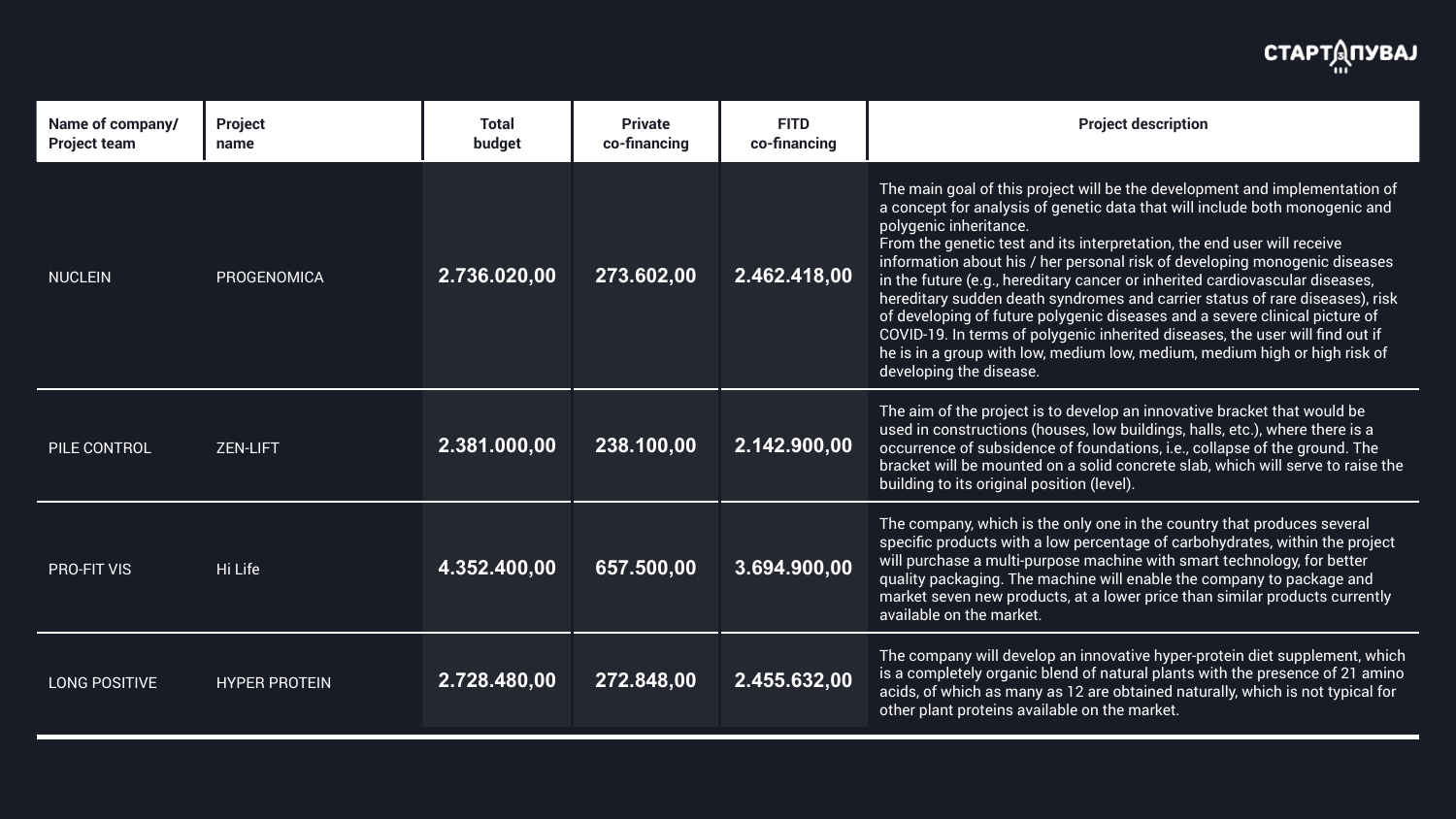e project team will develop a machine that will have a dual function can be used as a CNC milling machine and 3D printer, which usually  $\alpha$ bines the two main production technologies in the industry. This will you a CNC machine at a lower cost and with high precision and a printer  $m$  much higher precision, speed and efficiency than commercial ones. The plete mechanical design as well as the specific electronic control unit made by the team members. Advanced algorithms for precise machine trol have been developed. It is these control algorithms that make the hine more efficient and accurate than commercial ones, and do not ease the cost itself.

o is an innovative software solution that manages and maintains a f problems that occur in agriculture. The platform that contributes to  $\overline{\phantom{a}}$  $\mathop{\mathsf{iculous}}$  agriculture will measure seven different parameters, every ten Ites, in order for farmers to make timely decisions regarding crops.

oduction of technology for manufacturing of wood products from PP  $n$ ules, which is not currently used in our country. The wood produced from e granules does not need to be treated with protection from external atic influences, the appearance is similar to real wood and the product is friendly-biodegradable.

Introducing a line for healthy, ecological, pulse crops, dog food. The company<br>**2.680.740,00 268.095,00 2.412.645,00** will be the first to introduce such products on the domestic market, with a lency to sell abroad.

> lcover is a game that is a genre mix of roguelite, card game and action. game will have an original visual identity, rich in color, detailed illustrated  $\overline{\mathsf{I}}$  card characters that will present to the player a fantastic world that ires exploration. DARK 1 will be among the first companies to develop a ie of this size and complexity, thus paving the way for the development of local video game industry.

| Name of company/<br><b>Project team</b> | <b>Project</b><br>name                                                                                                      | <b>Total</b><br>budget | <b>Private</b><br>co-financing | <b>FITD</b><br>co-financing |                                                                           |
|-----------------------------------------|-----------------------------------------------------------------------------------------------------------------------------|------------------------|--------------------------------|-----------------------------|---------------------------------------------------------------------------|
| <b>JLAB TEAM - project</b><br>team      | <b>JLABsmartCNC</b>                                                                                                         | 2.674.000,00           | 268.000,00                     | 2.406.000,00                | The<br>and<br>com<br>give<br>with<br>com<br>are r<br>cont<br>mac<br>incre |
| <b>AGROPTIMA</b>                        | <b>AGRIO</b>                                                                                                                | 3.167.950,00           | 475.535,00                     | 2.692.415,00                | Agri<br>list o<br>meti<br>min                                             |
| <b>INTERIO LUX</b>                      | <b>TECHNOLOGY FOR</b><br><b>MANUFACTURING OF</b><br><b>WOODEN PP PRODUCTS</b><br><b>WITH CONTINUOUS</b><br><b>EXTRUSION</b> | 2.294.380,00           | 247.500,00                     | 2.046.880,00                | Intro<br>grar<br>thes<br>clim<br>eco                                      |
| VE DOG - project<br>team                | Establishing a pilot line for a<br>healthy and environmentally<br>friendly alternative to 'meat<br>and grain' dog food      | 2.680.740,00           | 268.095,00                     | 2.412.645,00                | Intro<br>will I<br>tend                                                   |
| DARK 1                                  | <b>HARDCOVER</b>                                                                                                            | 3.801.000,00           | 570.150,00                     | 3.230.850,00                | Hard<br>The<br>card<br>requ<br>gam<br>the I                               |

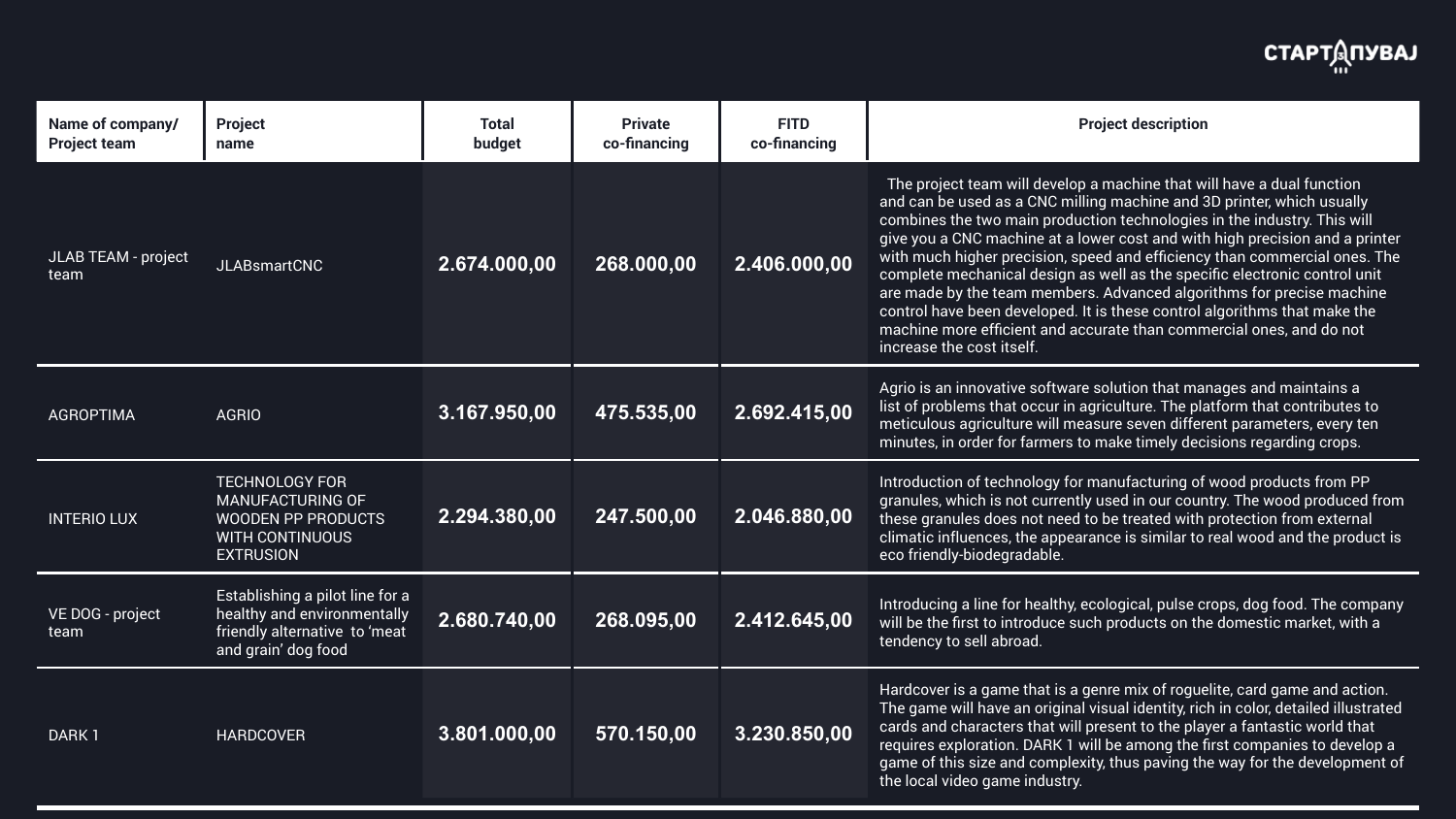PARK is a combined hardware-software communication platform, which n innovative way will enable rent and lease of private parking spaces. owners of private parking spaces (individuals, private companies and itutions) will be able to rent them for a certain fee per hour in the periods In they are free.

 $\mathop{\mathsf{pot}}$ ika is a software that enables companies to quickly and efficiently lement artificial intelligence systems in their day-to-day operations. idea of the project is for companies to concentrate on developing a tion to their specific business problem instead of developing a code to rationalize that solution.

laybook is a software online application, where the entire training,  $\overline{b}$ iness management processes and all documentation will be placed, ne place, with access at all times. The tool will turn all documents, esses and knowledge into effective and organized training materials, ctured business processes and reference materials. Myplaybook is igned by process experts to help with organization of the company that it.

project refers to the development of software for capacity planning and luction scheduling. Algorithms will be embedded in the software, which ed on product components, technological production procedures and ting and planned orders from customers, as well as based on criteria set  $\,$ isers, will calculate and set a production schedule per machine ( work ter) and employee, in accordance with the set criteria. With this software tion, digitalization and automation of a process is performed, which at  $s$ ent, most often in manufacturing companies, is done manually or with help of software for tabular data display.

| Name of company/<br><b>Project team</b> | <b>Project</b><br>name                       | <b>Total</b><br>budget | <b>Private</b><br>co-financing | <b>FITD</b><br>co-financing |                                                                      |
|-----------------------------------------|----------------------------------------------|------------------------|--------------------------------|-----------------------------|----------------------------------------------------------------------|
| 123 PARK TEAM -<br>project team         | <b>123 PARK</b>                              | 2.593.290,00           | 262.000,00                     | 2.331.290,00                | 123<br>in ar<br>The<br>insti<br>whe                                  |
| <b>ROBOTIKA.AI -</b><br>project team    | <b>ROBOTIKA</b>                              | 2.710.800,00           | 271.000,00                     | 2.439.800,00                | Rob<br>impl<br>The<br>solu<br>oper                                   |
| <b>PROJECT TEAM</b>                     | <b>Business Playbook</b>                     | 2.737.300,00           | 273.730,00                     | 2.463.570,00                | Myp<br>busi<br>in or<br>proc<br>stru<br>desi<br>uses                 |
| <b>INFOVERSE</b>                        | <b>INFOVERSE VISUAL</b><br><b>PRODUCTION</b> | 3.090.000,00           | 640.000,00                     | 2.450.000,00                | The<br>proc<br>base<br>exis<br>by u<br>cent<br>solu<br>pres<br>the I |

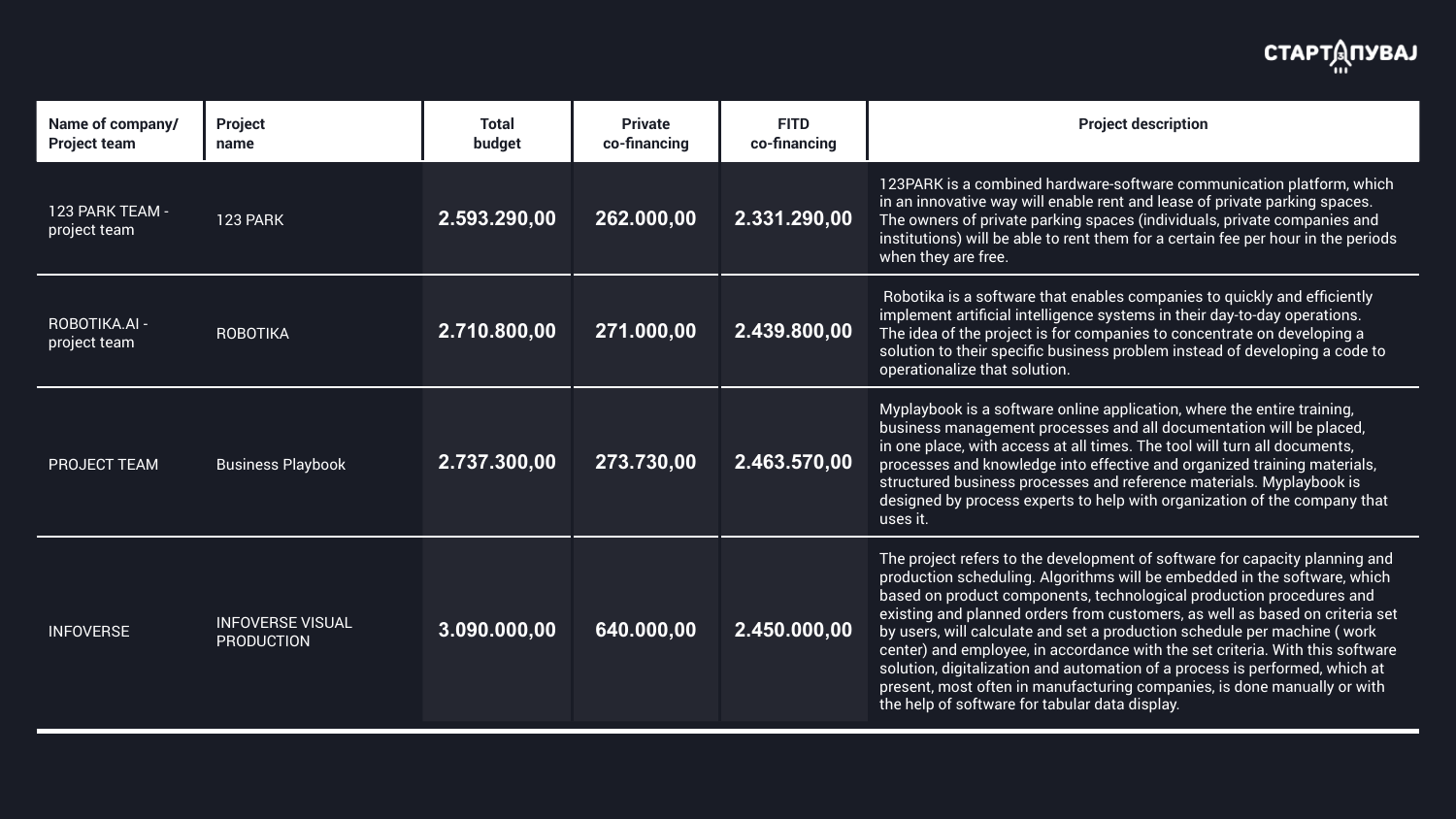d Wiser is an innovative software solution in the field of artificial ligence, which creates models which support the analysis of ructured texts from local languages. The software will offer commercial els needed to analyze the unstructured text in the service quality agement, in both the corporate and public sector. Innovation is usable in panies in the field of finance, marketing, tourism and hospitality as well ducation.

kify is a software solution that provides a fully transparent solution he workflow of courier companies. Customers will be able to easy,  $\,$ kly and online add their shipments; print labels for sending, fully w the course of delivery for each shipment, import shipments, as well now which one is closed, which one is not, which one is charged and  $\overline{\phantom{a}}$ h one is not in real time. Trackify also integrates directly into the most: Ilar e-commerce platforms such as WooCommerce using Built-in API.  $m$ merce companies can be integrated within a few minutes by taking e accessory and introducing a unique and encrypted token, provided matically from the courier system.

project refers to the creation of a factoring stock exchange that enables er connection of supply and demand for receivables, and thus faster clusion of factoring contracts. The Factoring Stock Exchange will ificantly reduce the costs of searching and connecting with customers  $\overline{\phantom{a}}$ the time required for concluding a purchase agreement as the network  $\overline{\phantom{a}}$  $\delta$ orm is a virtual market that automates business operations in a itional shape.

| Name of company/<br><b>Project team</b> | <b>Project</b><br>name        | <b>Total</b><br>budget | <b>Private</b><br>co-financing | <b>FITD</b><br>co-financing |                                                                                        |
|-----------------------------------------|-------------------------------|------------------------|--------------------------------|-----------------------------|----------------------------------------------------------------------------------------|
| <b>WORLDWIZER -</b><br>project team     | <b>WORLDWIZER</b>             | 2.653.000,00           | 265.300,00                     | 2.387.700,00                | Worl<br>intel<br>unst<br>mod<br>man<br>com<br>as e                                     |
| <b>ALFASOFT</b>                         | <b>TRACKIFY</b>               | 2.710.800,00           | 271.200,00                     | 2.439.600,00                | <b>Trac</b><br>for t<br>quic<br>follo<br>as k<br>whic<br>popl<br>E-co<br>a fre<br>auto |
| <b>TEAM FACTOR -</b><br>project team    | <b>Digital factoring base</b> | 2.266.000,00           | 240.000,00                     | 2.026.000,00                | This<br>easi<br>cond<br>sign<br>and<br>platf<br>tradi                                  |

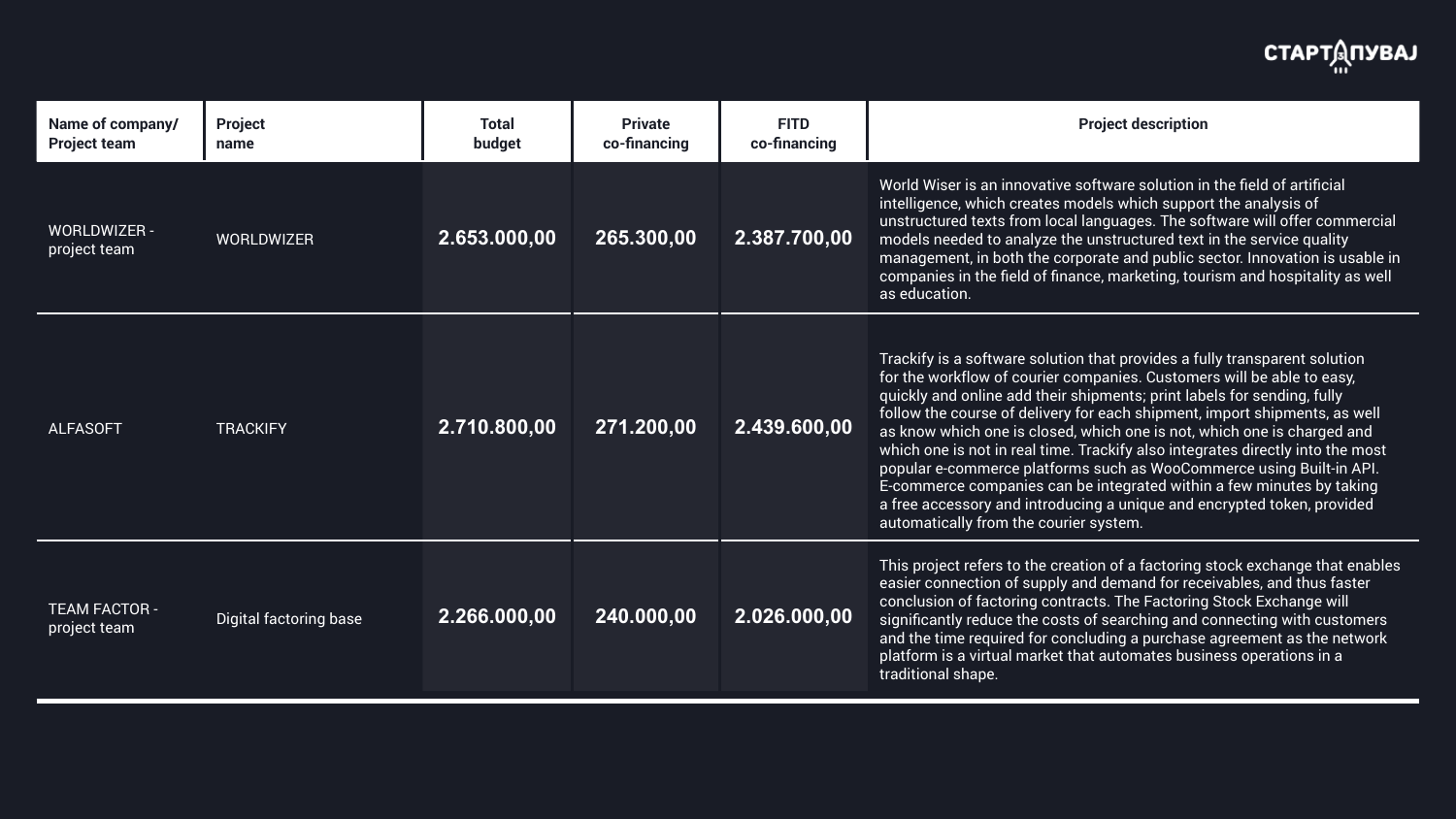production of modern, pelleted feed refers to the supply of pellets that be used in the diet of different types and categories of farm animals.  $\epsilon$  red feed is defined as "agglomerated feed that is formed by grinding extruding separate feed with compaction and protrusion through the  $n$ ings of sieves during a mechanical process. These products-pellets are er to handle with, easily digestible, and usually result in improved feeding Its when compared with non-palleted animal food.

project refers to the development of a new method and approach, ugh which the sensor part of the measuring knot will be optimized. This rs to a smaller number of needed sensors, as well as a car for adjusting measurement signals of them accordingly. With this method and roach, only one measured signal is processed, i.e. the number of signals ces.

camera is the only handmade photo booth with unique software and  $op<sub>i</sub>$  option.

d-made modern piece of oak wood, a designer piece, easy to use and tactless. Users will have the opportunity to register their email via the  $\overline{\phantom{a}}$  $I$  rnet, and then by using the QR code of the event to send their high quality ges via e-mail.

goal of the project is to enable small grape producers to protect the vine, e allowing increase of production and improvement of quality. Through project, the company will introduce three innovations: analytic Platform ugh artificial intelligence and machine learning, communication service relevance and personalization and monitoring technology for large aces.

| Name of company/<br><b>Project team</b>      | <b>Project</b><br>name                                                                                                                            | <b>Total</b><br>budget | <b>Private</b><br>co-financing | <b>FITD</b><br>co-financing |                                                           |
|----------------------------------------------|---------------------------------------------------------------------------------------------------------------------------------------------------|------------------------|--------------------------------|-----------------------------|-----------------------------------------------------------|
| <b>TEAM</b><br>AGROPRODUCT -<br>project team | Production of contemporary<br>types of feeds                                                                                                      | 2.723.000,00           | 272.300,00                     | 2.450.700,00                | <b>The</b><br>will<br>Pele<br>and<br>oper<br>easi<br>resu |
| PHYTO SENS -<br>project team                 | Optimization of the sensor<br>part of the wireless sensor<br>network applied in modern<br>agriculture - utilization of<br>the plant as bio-sensor | 2.093.315,58           | 246.380,40                     | 1.846.935,18                | <b>The</b><br>thro<br>refe<br>the i<br>appl<br>redu       |
| 365 PHOTO TEAM -<br>project team             | Slikni se                                                                                                                                         | 2.737.782,00           | 273.782,00                     | 2.464.000,00                | The<br>print<br>Han<br>cont<br>Inter<br>ima               |
| AGRO - project team                          | <b>AGRO</b>                                                                                                                                       | 2.388.000,00           | 252.000,00                     | 2.136.000,00                | The<br>whil<br>this<br>thro<br>with<br>surf               |

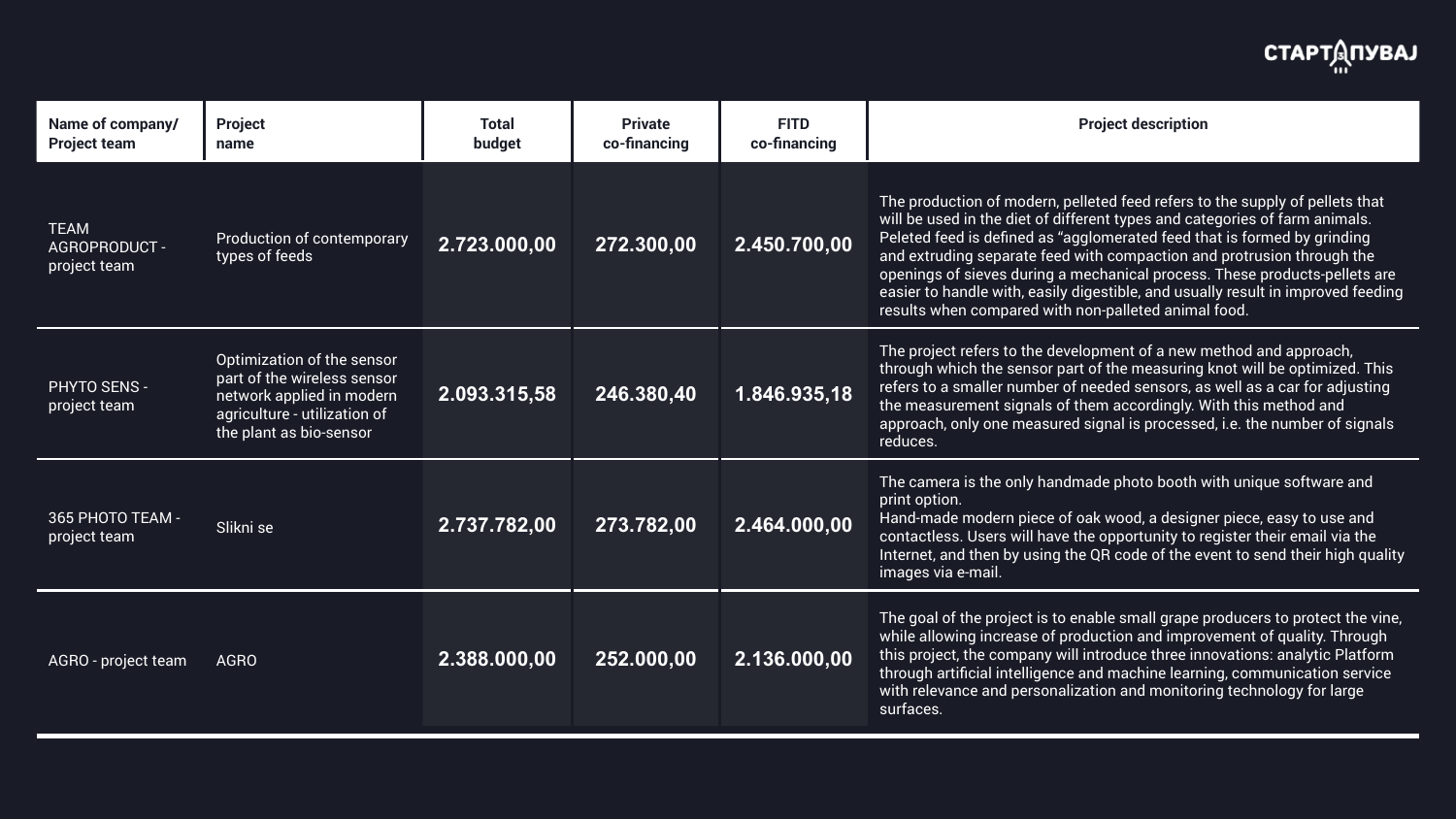purpose of this project is to offer services with horizontal drilling chines, for the purpose of placing underground installations without sical excavation. It is a process of setting various types of underground izontal) installation (plumbing, electricity, gas, optics, drain, etc.) by ans of creating an opening in the soil through which they will penetrate out digging a ditch on the surface.

goal of the project is the creation of special vending machines aromat, through which people who have purchased a gift will be able to ly personalize the packaging for a special person and a special event. rs will have the opportunity to choose different shapes and sizes of orative bags, then select a unique greeting card in accordance with the  $\overline{\phantom{a}}$ asion and finally select stickers with personal messages that can be iched to the packaging. Also, the machine will include the purchase of gifts which buyers could get a full gift with.

company will introduce a new concept of offer for a sustainable system upporting electrical vessels. The basis of the system is converting existing engines of the vessels (boats, ships, catamarans, etc.) with tric engine. The support system consists of an offer for an upgrade to an trical drive along with the construction of power points, set at optimum ances within the scope of the movement of vessels.

 $\mid$  the funds from the project, the company will produce a prototype of a  $\mid$ le cap closing machine with applicators for disinfectants and hygiene.  $\overline{\phantom{a}}$ the new machine, companies will increase production as well as number of packed bottles. The goal of this machine is to replace the kforce i.e. going from manual into mechanical work.

| Name of company/<br><b>Project team</b> | <b>Project</b><br>name | <b>Total</b><br>budget | <b>Private</b><br>co-financing | <b>FITD</b><br>co-financing |                                                          |
|-----------------------------------------|------------------------|------------------------|--------------------------------|-----------------------------|----------------------------------------------------------|
| <b>DTS (DrillTek)</b><br>Systems)       | Maxi Mole              | 2.735.656,00           | 273.566,00                     | 2.462.090,00                | The<br>mac<br>clas<br>(hor<br>mea<br>with                |
| <b>LANG CREATIVA</b>                    | Podaromat              | 3.827.896,00           | 574.184,40                     | 3.253.711,60                | The<br>Pod<br>easi<br>Use<br>dec<br>occa<br>atta<br>mini |
| SIT ENGINEERING -<br>project team       | E-wave                 | 2.409.792,00           | 240.979,20                     | 2.168.812,80                | The<br>for s<br>the<br>elec<br>elec<br>dist              |
| <b>N&amp;N ENGINEERING</b>              | Dispenser cap closer   | 1.791.900,00           | 179.190,00                     | 1.612.710,00                | With<br>bott<br>With<br>the I<br>worl                    |

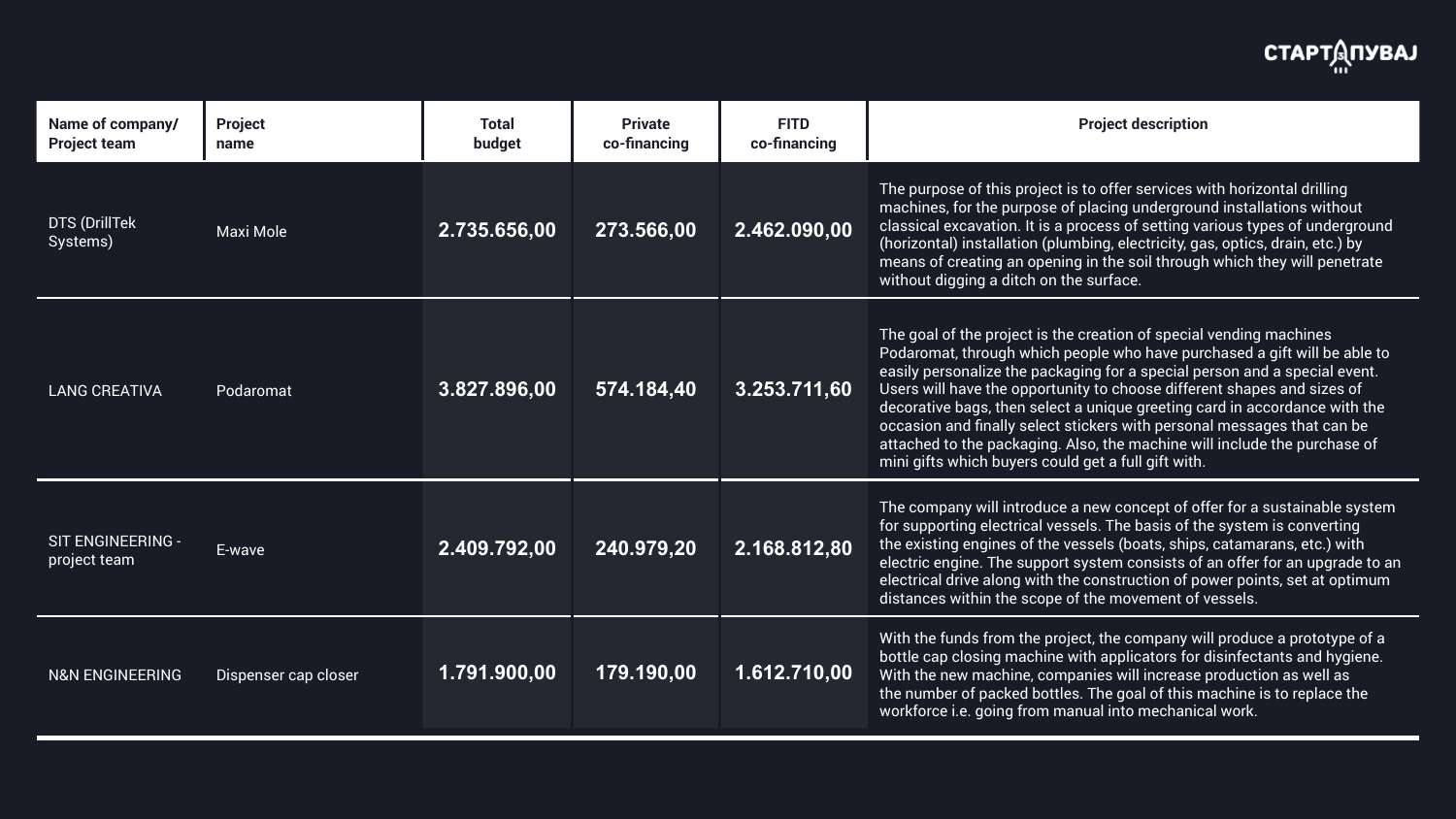main goal of the project is the development of robotic welding expertise 3D scanning that can be able to introduce these two top technologies in der range of companies. The 3D scanning will provide very accurate and er digital dimensions for further processing of the necessary parts and formation of the documentation. Robotized welding will provide higher uctivity and better product quality.

project provides for the development of a cheap, non-invasive system  $\delta$ henotypes of plants from images with high permeability and the ortunity to incorporate drones for farmers and agricultural holdings. The ect has two main stages: developing artificial intelligence system and its mercialization through a business model called "phenotypipization-onts-as a-service" - PPaaS.

new artificial intelligence software enables a precise calculation of h and implants load(one, more or all), predicting the outcome of the  $\overline{\phantom{a}}$ lant-prosthetic dental treatment, or analysis and assessment whether the struction will endure the chewing forces, whether biological tissues will baded with physiological boundaries and proposing a precise solution if envisaged outcome is unfavorable.

fsbane is a "mutliplayer" video game based on the concept of social  $\epsilon$  that appeared in 1986. The video game offers contemporary uction of a stylish and picturesque 3D world, with social and friendly racter and allows the "streamers" to share this experience with their live on different platforms like Twitch and YouTube.

rey Tailor is "Cloud-based" market research software (telephone, online on-site i.e. CATI, CAWI and CAPI). The advantage of the software is that presents a synthesis of good practices, functionalities and design that is  $\overline{\phantom{a}}$ suited for working at distance.

| Name of company/<br><b>Project team</b>      | <b>Project</b><br>name                                                                                                                                                         | <b>Total</b><br>budget | <b>Private</b><br>co-financing | <b>FITD</b><br>co-financing |                                                |
|----------------------------------------------|--------------------------------------------------------------------------------------------------------------------------------------------------------------------------------|------------------------|--------------------------------|-----------------------------|------------------------------------------------|
| <b>ROBORIKA TEAM -</b><br>project team       | <b>Robotization &amp; Digitalization</b>                                                                                                                                       | 2.818.300,00           | 354.652,00                     | 2.463.648,00                | The<br>and<br>a wi<br>fast<br>the f<br>prod    |
| <b>V-KOSMAS AI</b>                           | Low-cost non-invasive plant<br>phenotyping                                                                                                                                     | 2.735.200,00           | 273.510,00                     | 2.461.690,00                | The<br>for p<br>oppo<br>proj<br>com<br>plan    |
| Project team                                 | <b>Artificial Intelligence</b><br>software - creating digital<br>dental solutions for<br>planning and forecasting of<br>complex dental treatments<br>- forecasting the outcome | 2.841.600,00           | 852.480,00                     | 1.989.120,00                | The<br>teetl<br>impl<br>cons<br>be Ic<br>the e |
| Workbench<br>Entertainment -<br>project team | Wolfsbane                                                                                                                                                                      | 2.720.040,00           | 274.000,00                     | 2.446.040,00                | Wolf<br>gam<br>prod<br>char<br>fans            |
| <b>STELLAR</b><br><b>SOLUTIONS</b>           | <b>Survey Tailor</b>                                                                                                                                                           | 2.814.000,00           | 350.000,00                     | 2.464.000,00                | Surv<br>and<br>it rep<br>fully                 |

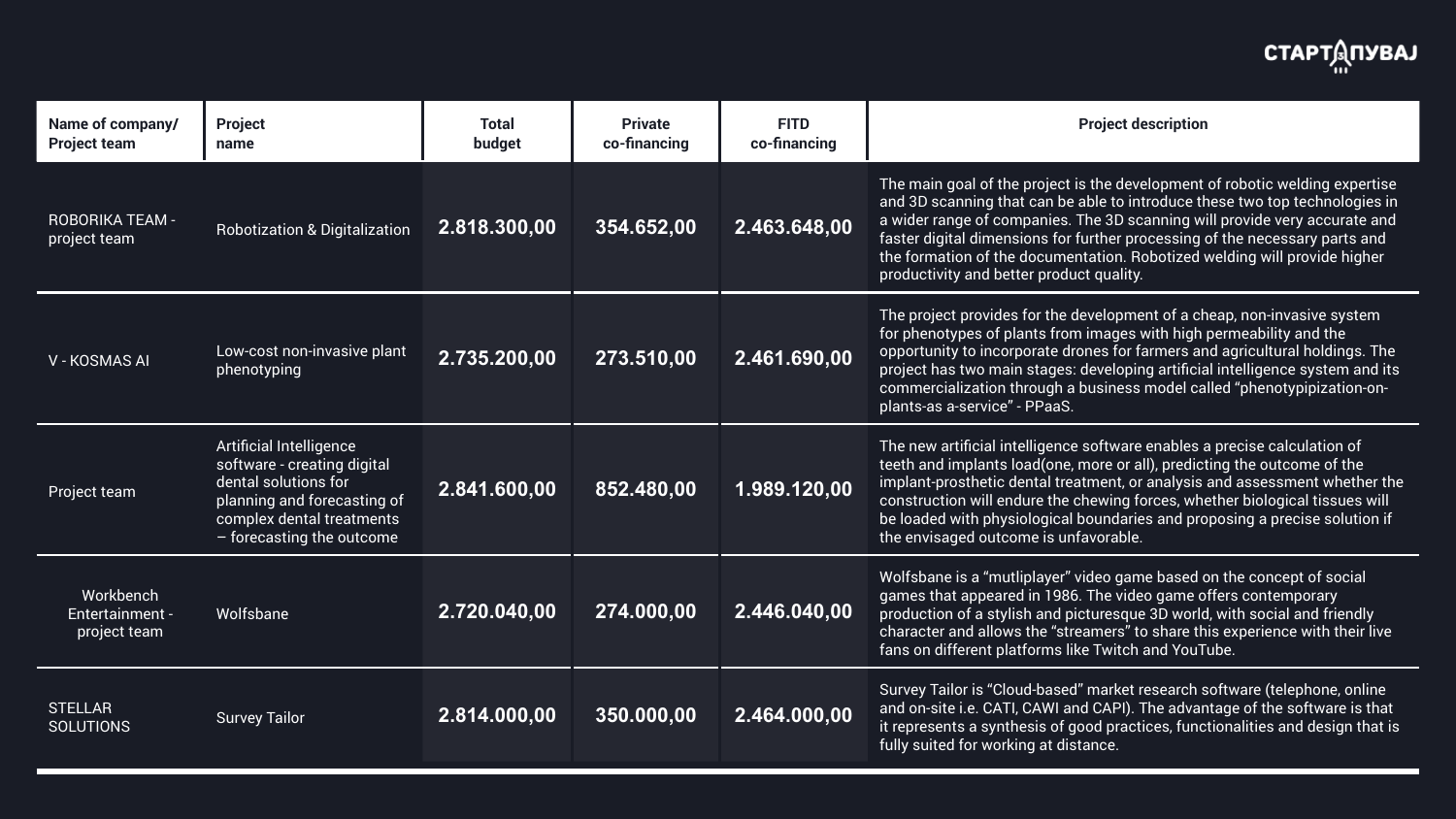o is a new, non-invasive, intelligent and original built-in device in the pe of a wireless sensor, which will forever replace analogue and digital d pressure measurement devices. The device will measure a high-quality signal from the thorax, but its microcontroller will contain an original ligent model. The purpose of the intelligent model integrated in the ocontroller of Hypo is to determine hypertension of blood pressure, only he basis of the ECG signal produced by the individual carrying the sensor s chest.

 $\overline{\text{Introducing the project, the company will develop a platform that}}$ grates a "Market Place", payment, trading tools, and support of tomers, where traders can state, sell and manage their stock. It is saged that the company offers more product categories (food, clothing, tronics, etc.), fast delivery and good logistics.

ecargo is an intelligent web platform, which aims to unite all  $s$ ehol $\rm{ders}$  of transport activities: transporters, manufacturing and trading panies, freight companies. It will simplify the process for seeking and ining an offer, and it will simplify the procedure for organizing transport, ease the efficiency of businesses, transparency and competitiveness on market and will contribute to opening new markets.

technology that will be introduced, is based on modern and global tal solutions, with the development of a platform where a minimum Macedonian manufacturers will be present, with their brand and the mo brand. The platform offers a solution for manufacturers such as free keting of their products, access to new markets, focusing on quality and luction and branding as a quality manufacturer. For buyers, it will offer er access to more quality Macedonian manufacturers in one place.

| Name of company/<br><b>Project team</b>      | <b>Project</b><br>name                                                                  | <b>Total</b><br>budget | <b>Private</b><br>co-financing | <b>FITD</b><br>co-financing |                                                                          |
|----------------------------------------------|-----------------------------------------------------------------------------------------|------------------------|--------------------------------|-----------------------------|--------------------------------------------------------------------------|
| <b>iREASON</b>                               | <b>HYPO - Blood Pressure</b><br><b>Hypertension Warning</b><br><b>Intelligent Patch</b> | 2.616.000,00           | 273.600,00                     | 2.342.400,00                | <b>Hyp</b><br>sha<br>bloc<br><b>ECG</b><br>intel<br>Mic<br>on t<br>on it |
| PAKET MARKET                                 | Paket.mk: The way to<br>marketplace                                                     | 4.112.490,00           | 616.873,50                     | 3.495.616,50                | By in<br>inte<br>cust<br>envi<br>elec                                    |
| <b>SMART</b><br>SOLLUTIONS -<br>project team | <b>Move Cargo</b>                                                                       | 2.752.864,00           | 426.010,00                     | 2.326.854,00                | Mov<br>stak<br>com<br>obta<br>incr<br>the I                              |
| <b>EON EDEN</b>                              | Adomo                                                                                   | 2.627.700,00           | 440.000,00                     | 2.187.700,00                | The<br>digit<br>of 5<br>Ado<br>mar<br>proc<br>easi                       |

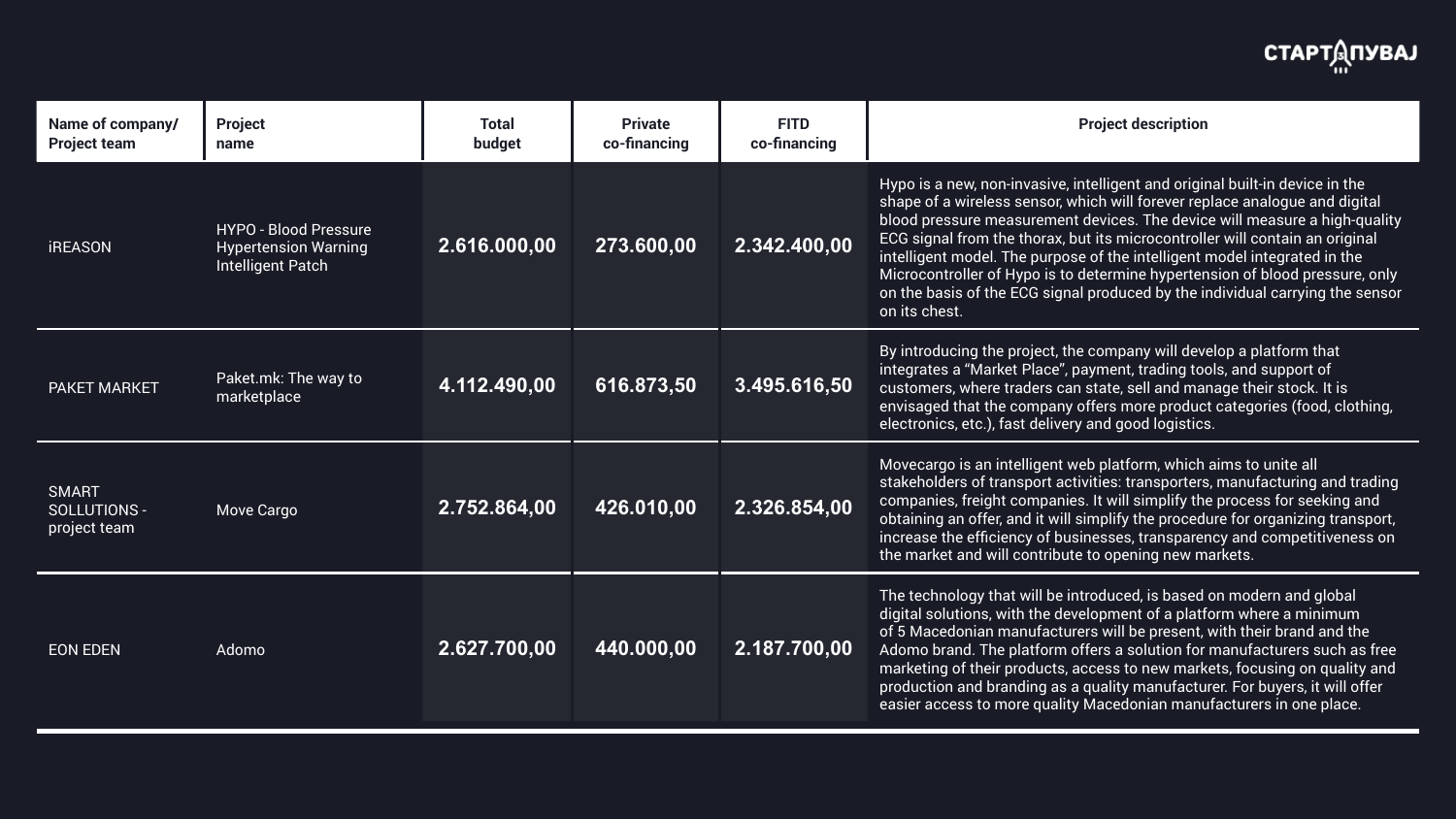goal of the project is to simplify the process of preparation of isurement books through the preparation of a digitalization software tion. The software will significantly simplify the process, fully automate calculations of quantities and will be simple enough to be used by users, ardless of their level of knowledge of software tools. The advantage of the ware is that it will be web -based and accessible from anywhere, which allow users work both from the office and on site.

.AI is a platform for artificial intelligence specialized in Computer Vision. platform is designed for the manufacture and agro industry, which  $n$ ides simple and less expensive application of artificial intelligence  $s$ ems, linking existing video surveillance infrastructure with a lot of AI lels. With the unique user interface, the platform customers can build ems with artificial intelligence on the principle of Lego cubes, linking lels and components together in a related graph.

main goal of the project is the development of a corrective set composed orrective device for the chest, spine, thorax and arms and the "FIXY"  $\,$ tor. This system of innovative devices, originally intended for correction eformities of the vertebrae (kyphosis, scoliosis), but also problems ociated with the chest-torso, breasts and other issues related to the ) motor system, as a new, faster efficient approach that will reduce costs treatment time.

goal of the project is to develop and manufacture elements for protection inst noise and vibration. They will be able to be embedded in all types of  $l$ ings (residential, industrial, cultural and artistic, administrative, etc.). specific benefits of this project are improving the acoustic comfort  $\overline{\rm}$  and outdoors, general improvement of the quality of life, and most  $\alpha$  protection of the health against noise and vibration.

| Name of company/<br><b>Project team</b>             | <b>Project</b><br>name                                                                                                                      | <b>Total</b><br>budget | <b>Private</b><br>co-financing | <b>FITD</b><br>co-financing |                                                      |
|-----------------------------------------------------|---------------------------------------------------------------------------------------------------------------------------------------------|------------------------|--------------------------------|-----------------------------|------------------------------------------------------|
| <b>Dynamic Engineering</b><br>- project team        | Digitization of the process<br>for making Mesurement<br><b>Books</b>                                                                        | 1.743.000,00           | 178.000,00                     | 1.565.000,00                | The<br>mea<br>solu<br>the o<br>rega<br>soft<br>will  |
| <b>Monobotics</b><br>Technologies -<br>project team | craft.Al                                                                                                                                    | 2.664.400,00           | 321.550,00                     | 2.342.850,00                | craf<br>The<br>prov<br>syst<br>mod<br>syst<br>mod    |
| <b>FLORO DE VIVO</b>                                | Be a winner and look the<br>way you want                                                                                                    | 2.455.758,00           | 245.575,00                     | 2.210.183,00                | The<br>of co<br>fixat<br>of d<br>asso<br>loco<br>and |
| M-AKUSTIK                                           | Development and<br>manufacturing steel-rubber<br>products from recycled<br>polyurethane foam for<br>protection from noise and<br>vibrations | 2.742.000,00           | 280.000,00                     | 2.462.000,00                | The<br>agai<br>build<br>The<br>indo<br>imp           |

# **СТАРТДПУВАЈ**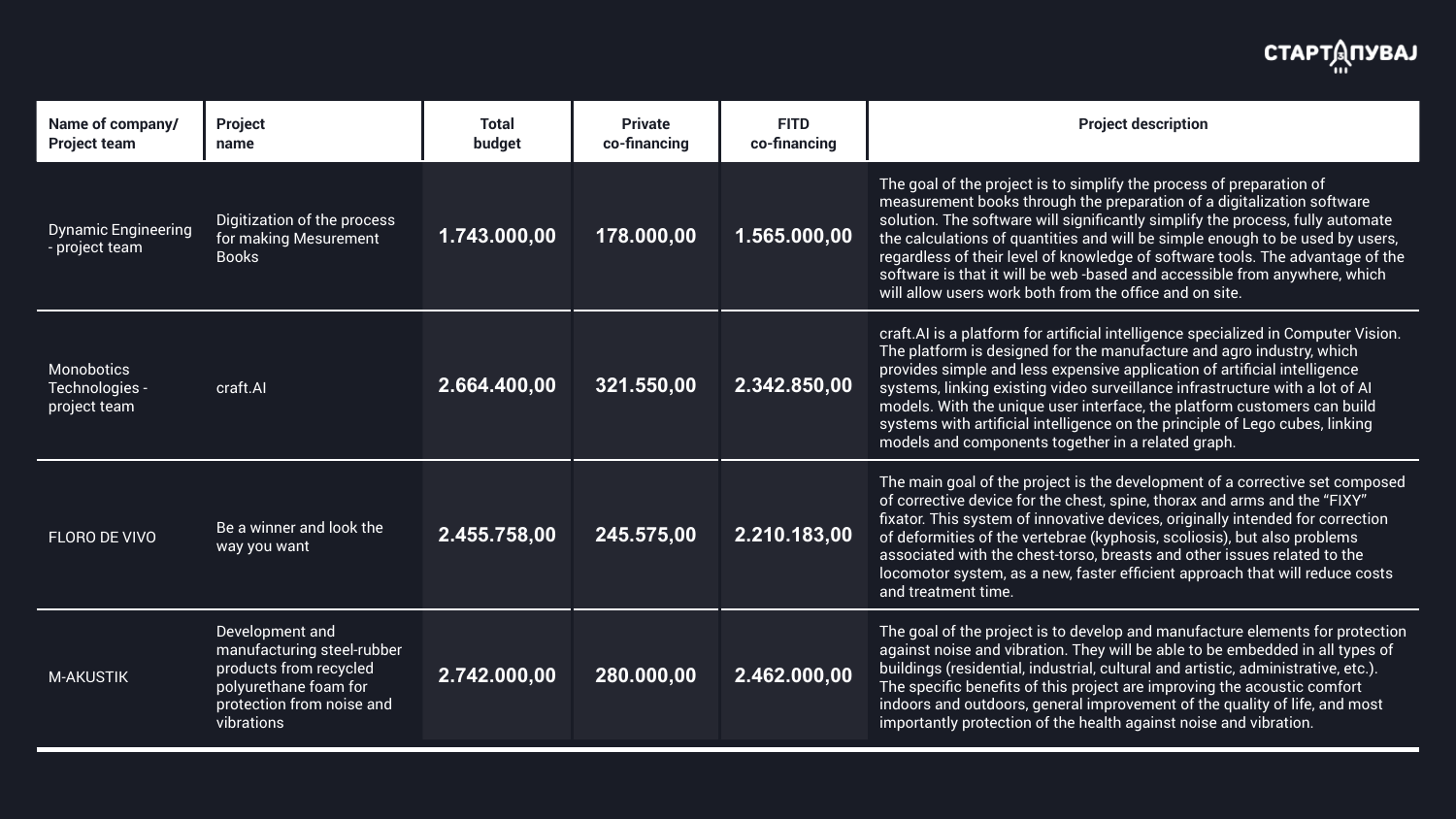$\mu$ itzer is the first tool for direct marketing through the social network dit, designed for startups, entrepreneurs and growth markers. Howitzer is  $\overline{\text{r}}$ rst solution of this type, which provides total exploitation of Reddit as a ct marketing platform. One of the main functionalities is the possibility of eting the ideal buyers of a particular service or product.

project predicts a development of a modern platform for managing  $\overline{\rm{ferences}}$ , its testing, designing, setting cloud servers and its publication rgeted markets. The platform will offer a list of all ICT conferences ughout the year, advanced interface for users with the ability to create er profile, search and explore ability through advanced filters, webcast, ne ticket sales etc.

project aims to develop hardware and software platform, based on a less sensory network (WSN) that is energy self-sustainable. This concept  $\log$  to IOT, where with helped by information technology, wireless imunication, automatic systems supported by powering electricity luced from photovoltaic panels will be applied to agricultural areas, in r to monitor the critical substances of the soil, automatic irrigation of aces with required nutrients and accumulation of data.

goal of the project is the design, production and construction of the concentration solar thermal power plant in North Macedonia. The  $p$  pany will introduce an innovation that consists in an innovative surface erial aimed at increasing the efficiency of the central collector by 5 to 8% pared to other technologies. It is envisaged to implement a new principle irculation fluid throughout the plant. The development of this innovative  $t$  inology will contribute to more efficient, environmental and sustainable er supply of small and medium enterprises in Macedonia.

| Name of company/<br><b>Project team</b>      | <b>Project</b><br>name | <b>Total</b><br>budget | <b>Private</b><br>co-financing | <b>FITD</b><br>co-financing |                                                           |
|----------------------------------------------|------------------------|------------------------|--------------------------------|-----------------------------|-----------------------------------------------------------|
| Howitzer - project<br>team                   | Howitzer               | 2.457.000,00           | 245.700,00                     | 2.211.300,00                | How<br>Red<br>the f<br>dired<br>targ                      |
| <b>ROTERA SOFTWARE</b><br><b>DEVELOPMENT</b> | GoConf                 | 2.454.648,00           | 252.000,00                     | 2.202.648,00                | The<br>conf<br>of ta<br>thro<br>a us<br>onlir             |
| Fiksigo - project<br>team                    | Innopod                | 2.721.180,80           | 273.500,00                     | 2.447.680,80                | <b>The</b><br>wire<br>belo<br>com<br>prod<br>orde<br>surf |
| <b>CSP TEK</b>                               | Photonyca              | 3.683.000,00           | 552.450,00                     | 3.130.550,00                | The<br>first<br>com<br>mat<br>com<br>of ci<br>tech<br>pow |

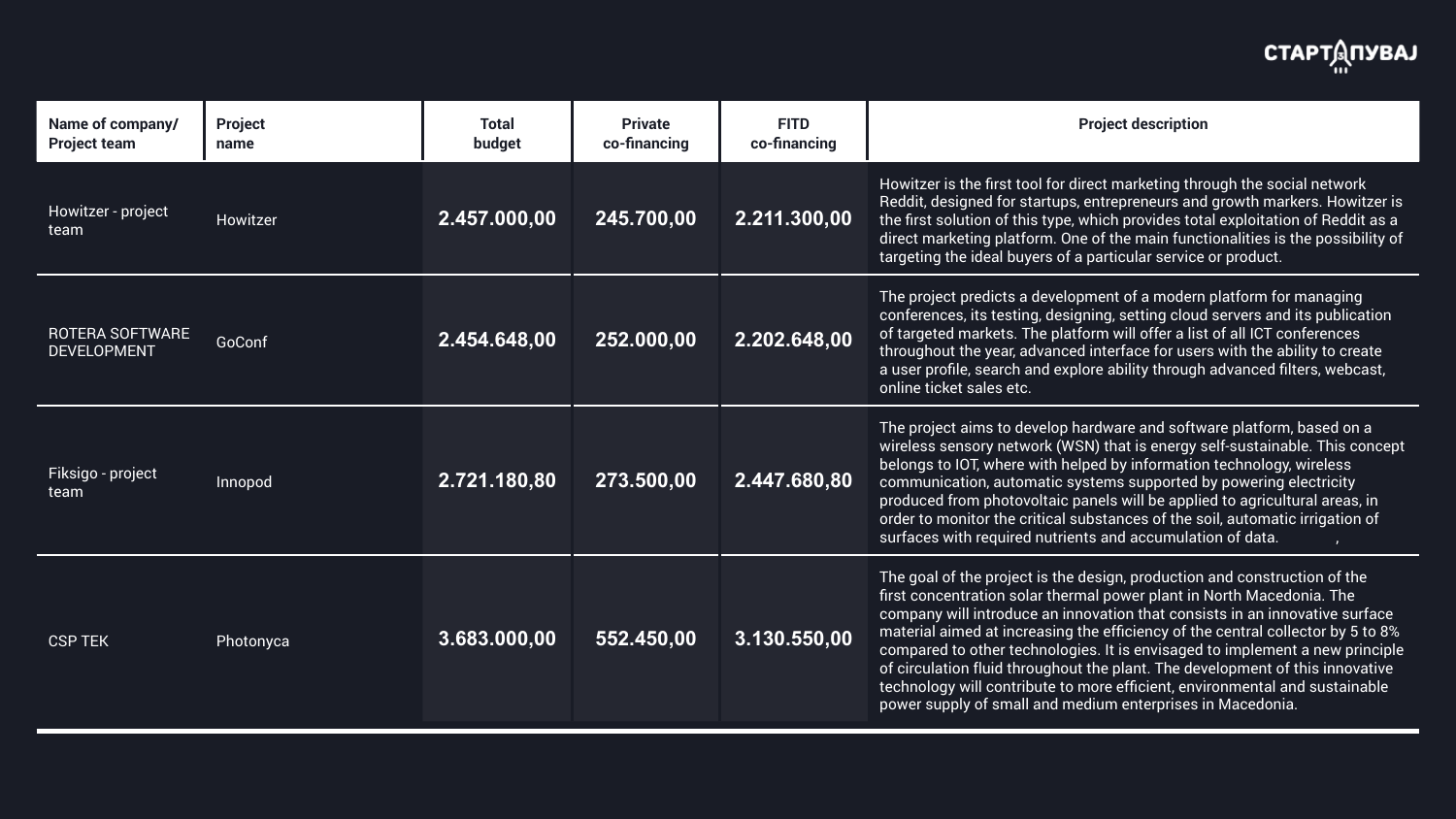this project, the company will develop a prototype of a professional Il CNC machine for subtractive material processing. The innovation is product is its design and dimensions, features of an industrial CNC  $\,$ hine at precision and speed, but with small dimensions that offer tional value and benefits for the users.

goal of the project is to make the first biological arm designed for rs who lack their upper limb, which will be sold online. The product will  $\cdot$  multiple functionalities, it will be easily accessible with a simple order ess, at a low price and with elements of a technological product.

 $\mathsf{prnship''}$  is a 2D action-adventure, i.e. a platformer game, which is ) wed by a comic book. This is the first game of a series of "The Girl  $\mathsf{matrix}''$ , and is a fully created by Startup Company Synndex, specializing in o game development. The 2D adventure will be available on almost any wn platform for games, consoles (PlayStation Network, Microsoft Store (box and Nintendo Game Store) and mobile applications.

innovation of the project is the development of an advanced system for  $\delta$ matic transcription of speech in Macedonian. SRMA will be a system able of automatic, fast and accurate prescription of speaking text in edonian with top performance. The product will be based on a speech ognition core, able to transcribe an hour of speech for 5 minutes, speeding e process 30x times. The end user's task will only be proofread by the erated record, using the -easy-to-use web interface of the system.

goal of the project is to offer multi-purpose services with a drone. With levelopment of this project, the company will procure a drone that improve and digitize operations in 3 segments: agricultural spraying, maping supervision and analysis of soil, fruit and plant as well as early ction of fires and pine processionary in forest areas.

| Name of company/<br><b>Project team</b> | <b>Project</b><br>name                                           | <b>Total</b><br>budget | <b>Private</b><br>co-financing | <b>FITD</b><br>co-financing |                                                         |
|-----------------------------------------|------------------------------------------------------------------|------------------------|--------------------------------|-----------------------------|---------------------------------------------------------|
| <b>PLANKTON</b>                         | <b>Plankton CNC</b>                                              | 2.357.000,00           | 239.000,00                     | 2.118.000,00                | With<br>sma<br>in th<br>mac<br>addi                     |
| Ebionics - project<br>team              | eBionics One - First smart,<br>worldwide available bionic<br>arm | 2.323.870,00           | 260.000,00                     | 2.063.870,00                | The<br>user<br>offel<br>proc                            |
| <b>SINDEX</b>                           | <b>SciGirl: The Internship</b>                                   | 2.952.516,00           | 520.000,00                     | 2.432.516,00                | "Inte<br>follo<br>Scie<br>vide<br>knoy<br>for $\rangle$ |
| Speech@FEEIT                            | <b>SRMA: speech recognition</b><br>for Macedonian                | 2.737.529,52           | 273.752,95                     | 2.463.776,57                | The<br>auto<br>capa<br>Mac<br>reco<br>up tl<br>gene     |
| <b>DRONOPS</b>                          | <b>Agricultural Drone Center</b>                                 | 2.463.280,00           | 246.328,00                     | 2.216.952,00                | The<br>the o<br>will<br>geor<br>dete                    |

# **СТАРТДПУВАЈ**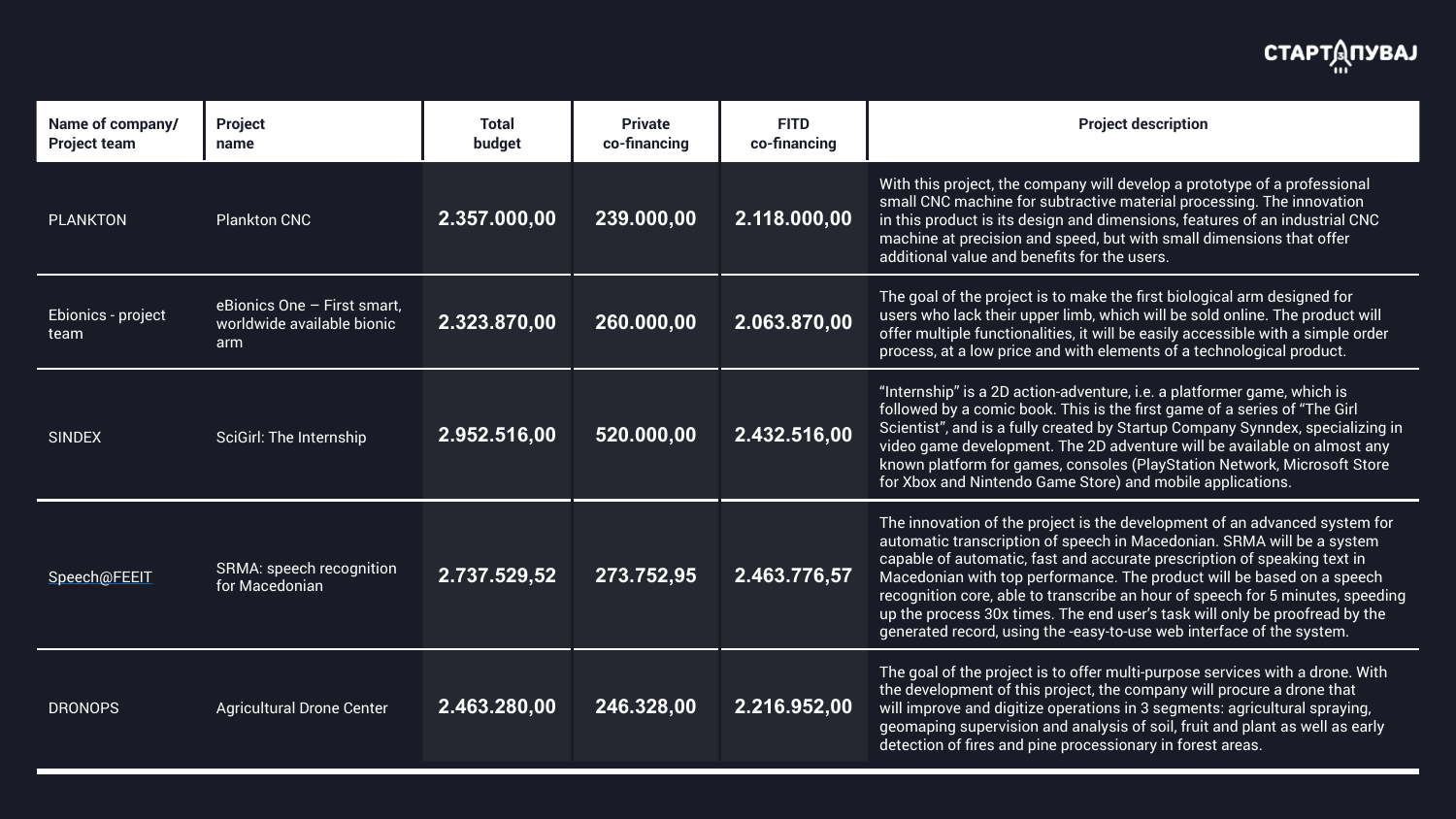main goal of Scivenia is to include all processes for applying an event in scientific community at the same location, which will improve the user erience, increasing efficiency and improving the visibility of scientific its. The platform facilitates the organization of scientific events by ) prating different phases in a single unified process that enables easier faster communication between organizers and research scientists. The form provides interaction between organizers, research scientists and wers.

nmell looks like a blazer on the outside, but it has the same features and prmance of a biker jacket on the inside. Under the outer material of the  $\overline{\phantom{a}}$  $\epsilon$ er, the entire interior is solidified by a special blend of materials that can ightened strongly (8 times stronger than steel wire). Therefore, Brummell  $\epsilon$ er is highly resistant to abrasion, preventing the driver's skin from injury ase of an accident. In addition, the highest level CE LEVEL 2 of protectors corporated, that are on the impact zones (shoulder and elbow) protecting Iriver of fractures and unwanted injuries.

company works on cryptographic protocols that are implemented on the alled high-secure Cryptoprocessors (Secure Element Chips). Through the ect, the company will develop the first fully offline digital currency issued  $\lambda$ entral Banks. The payment system will offer secure offline payments, out connecting to the Internet or other telecommunication networks, and t important, preservation of security, privacy and availability. Payment be performed at the same moment without any transaction commissions. lly matches KYC/AML (Anti-Money Laundering Regulations) and the acy of the user can be adjusted in accordance with any regulation, law or cy of the relevant authorities and jurisdictions.

| Name of company/<br><b>Project team</b> | <b>Project</b><br>name                                                          | <b>Total</b><br>budget    | <b>Private</b><br>co-financing | <b>FITD</b><br>co-financing |                                                                                   |
|-----------------------------------------|---------------------------------------------------------------------------------|---------------------------|--------------------------------|-----------------------------|-----------------------------------------------------------------------------------|
| <b>TECHVENIA</b>                        | SciVenia: Centralization of<br>scientific events in a single<br>web application | 2.754.720,00              | 290.800,00                     | 2.463.920,00                | <b>The</b><br>the s<br>expe<br>ever<br>inter<br>and<br>platt<br>revie             |
| <b>BRUMMELL - project</b><br>team       | <b>The Brummel Blazer</b>                                                       | 2.348.510,00              | 234.851,00                     | 2.113.659,00                | <b>Brur</b><br>perf<br>blaz<br>be ti<br><b>Blaz</b><br>in ca<br>is in<br>the o    |
| KTI MIND inc. -<br>project team         | WhisperCash                                                                     | $\overline{2.698.400,00}$ | 269.840,00                     | 2.428.560,00                | The<br>SO-C<br>proje<br>by C<br>with<br>mos<br>will I<br>it ful<br>priva<br>polic |